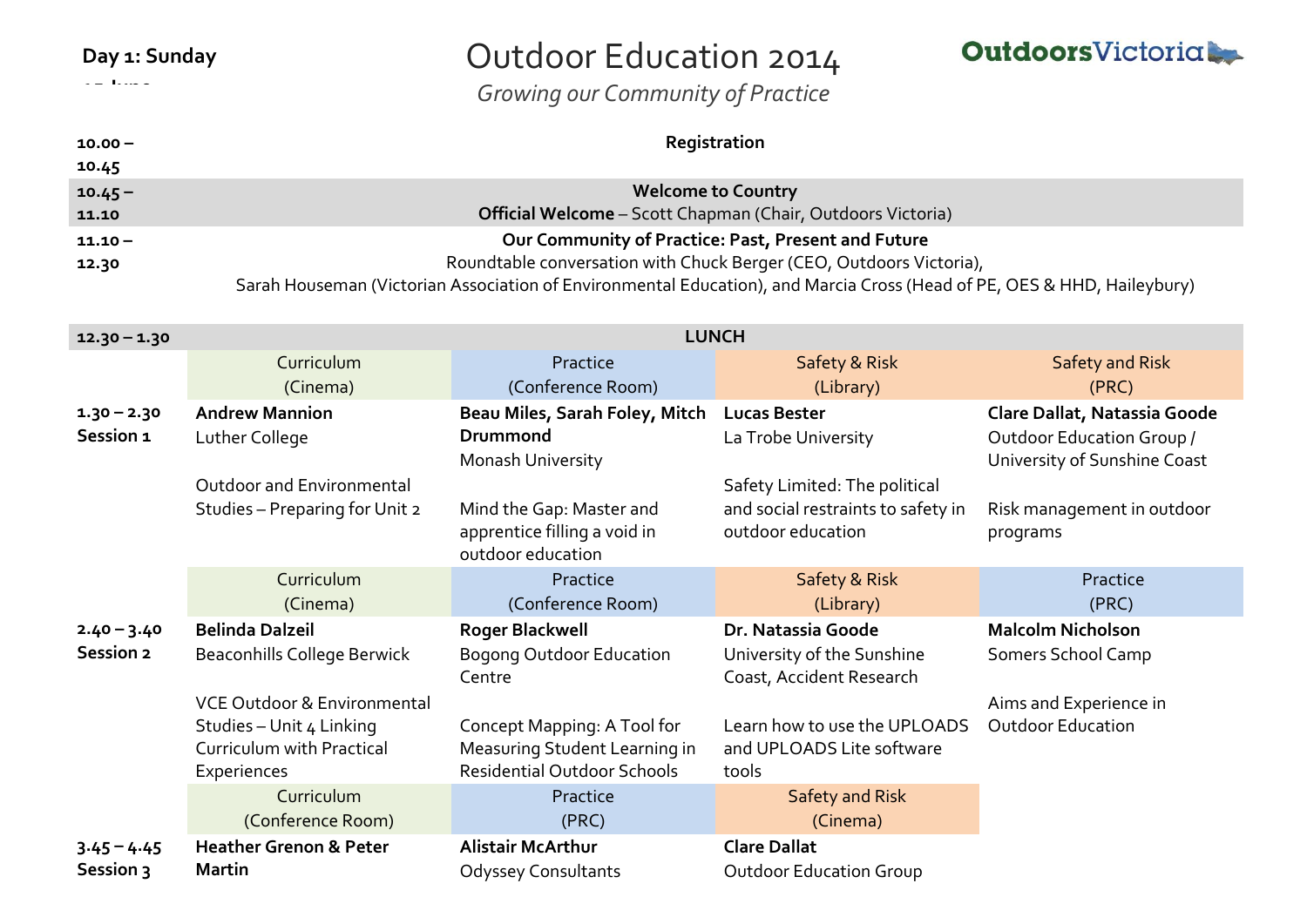| Day 2: Monday |  |
|---------------|--|
|---------------|--|

**16 June**

## Outdoor Education 2014

**OutdoorsVictoria** 

*Growing our Community of Practice*

|               | <b>Federation University</b>                                                                                                                      |                                                                       |                                    |  |
|---------------|---------------------------------------------------------------------------------------------------------------------------------------------------|-----------------------------------------------------------------------|------------------------------------|--|
|               | Resilience and Outdoor<br>Education                                                                                                               | <b>Outdoor Education: Still</b><br>relevant or past it's use by date? | Communicating risk with<br>parents |  |
| $5.00 - 6.00$ | Elective: Tour of Somers School Camp & nocturnal centre with Carmel McInneny-McRae -OR- Stand-up paddle session with<br>Peninsula Stand Up Paddle |                                                                       |                                    |  |
| $5.45 - 6.15$ | <b>Pre-Dinner Drinks</b> – Dining Room                                                                                                            |                                                                       |                                    |  |
| $6.15 - 7.15$ | <b>Conference Dinner - Dining Room</b>                                                                                                            |                                                                       |                                    |  |
| $7.30 - 9.30$ | Adventure Film Night: award-winning short films from the Adventure Pro Film Festival                                                              |                                                                       |                                    |  |
| 9.30          | Music and chat at the fire pit                                                                                                                    |                                                                       |                                    |  |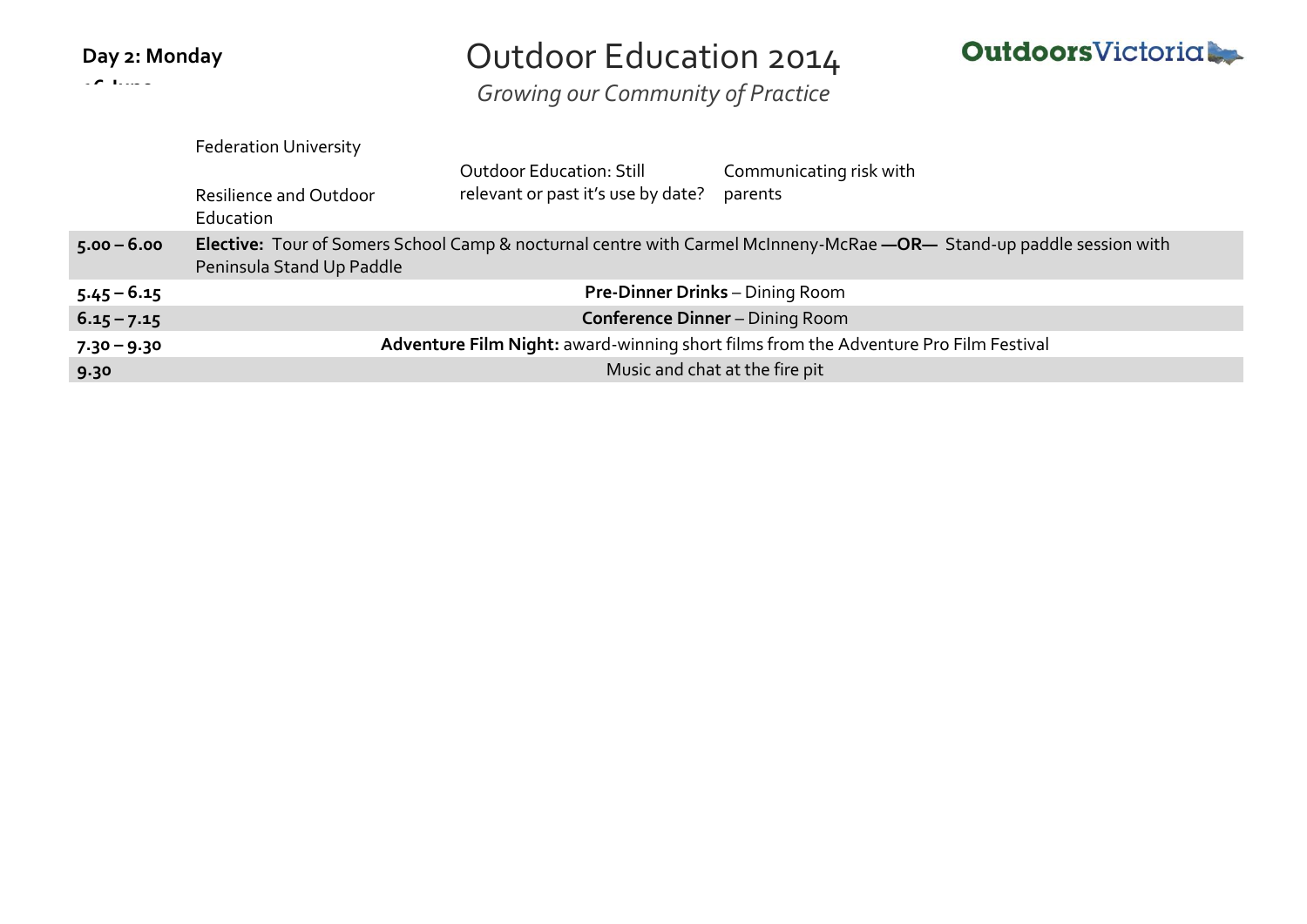|  | Day 2: Monday |
|--|---------------|
|--|---------------|

**16 June**

# Outdoor Education 2014

*Growing our Community of Practice*



| $6.30 - 7.30$                     | Join the crew at Capacity Sports with their Kayaks and gear for an experiential demo before breakfast! |                                                                                        |                                                                                                                                           |                                                                         |
|-----------------------------------|--------------------------------------------------------------------------------------------------------|----------------------------------------------------------------------------------------|-------------------------------------------------------------------------------------------------------------------------------------------|-------------------------------------------------------------------------|
| $7.30 - 8.30$                     | Breakfast will be served in the dining room for those who have stayed overnight                        |                                                                                        |                                                                                                                                           |                                                                         |
|                                   | (Note overnight guests must vacate rooms by 10.00 am)                                                  |                                                                                        |                                                                                                                                           |                                                                         |
| $9.00 - 10.10$                    | Keynote Presentation - Mardie Townsend (Associate Professor, Deakin University)                        |                                                                                        |                                                                                                                                           |                                                                         |
|                                   | Practice                                                                                               | Practice                                                                               | Safety & Risk                                                                                                                             | Research                                                                |
|                                   | (Library)                                                                                              | (Conference Room)                                                                      | (Cinema)                                                                                                                                  | (PRC)                                                                   |
| $10.15 - 11.15$                   | Tony Bellette & Chris Cook                                                                             | <b>Mark Collard</b>                                                                    | <b>James Allen and Doug Taylor</b>                                                                                                        | <b>Mardie Townsend</b>                                                  |
| Session 4                         | <b>Blackwood Special Schools</b><br><b>Outdoor Education Centre</b>                                    | Playmeo                                                                                | <b>DEECD</b>                                                                                                                              | Deakin University                                                       |
|                                   | <b>Accessibilities &amp; Possibilities</b>                                                             | "Simple Activities That Help<br><b>Students Connect"</b>                               | Risk management in outdoor<br>education planning                                                                                          | Continuing conversation from<br>Keynote and available for<br>questions. |
| $11.15 - 11.45$                   | <b>MORNING TEA</b>                                                                                     |                                                                                        |                                                                                                                                           |                                                                         |
|                                   | Curriculum                                                                                             | Practice                                                                               | Practice                                                                                                                                  | <b>Safety and Risk</b>                                                  |
|                                   |                                                                                                        |                                                                                        |                                                                                                                                           |                                                                         |
|                                   | (Library)                                                                                              | (Cinema)                                                                               | (Conference Room)                                                                                                                         | (PRC)                                                                   |
| $11.45 -$<br>12.45<br>Session 5   | <b>Nerida Matthews</b><br>Curriculum Manager, Health<br>and Phys Ed, VCAA                              | <b>Brian Wattchow</b><br><b>Monash Uni</b>                                             | <b>Geoff Adams</b><br>University of Ballarat                                                                                              | <b>Eleina Tava</b><br>DEECD, School Operations and<br>Governance        |
|                                   | Outdoor education and<br>planning for the<br>implementation of AusVELS                                 | The missing link: student<br>representations of their<br>outdoor education experiences | Prospective employment forum<br>- why is working in Outdoor<br>Education so great and what is<br>the best setting as a<br>teacher/leader? | Planning an Excursion as a<br><b>Government School</b>                  |
| $12.45 - 1.45$                    |                                                                                                        |                                                                                        | <b>LUNCH</b>                                                                                                                              |                                                                         |
|                                   | Practice<br>(Library)                                                                                  | Practice<br>(Cinema)                                                                   | Research<br>(Conference Room)                                                                                                             |                                                                         |
| $1.45 - 2.45$<br><b>Session 6</b> | <b>Ben Knowles and Tom</b><br><b>Mulvaney</b>                                                          | <b>Geoff Adams</b><br>University of Ballarat                                           | Luke Parker & Peter Martin                                                                                                                |                                                                         |